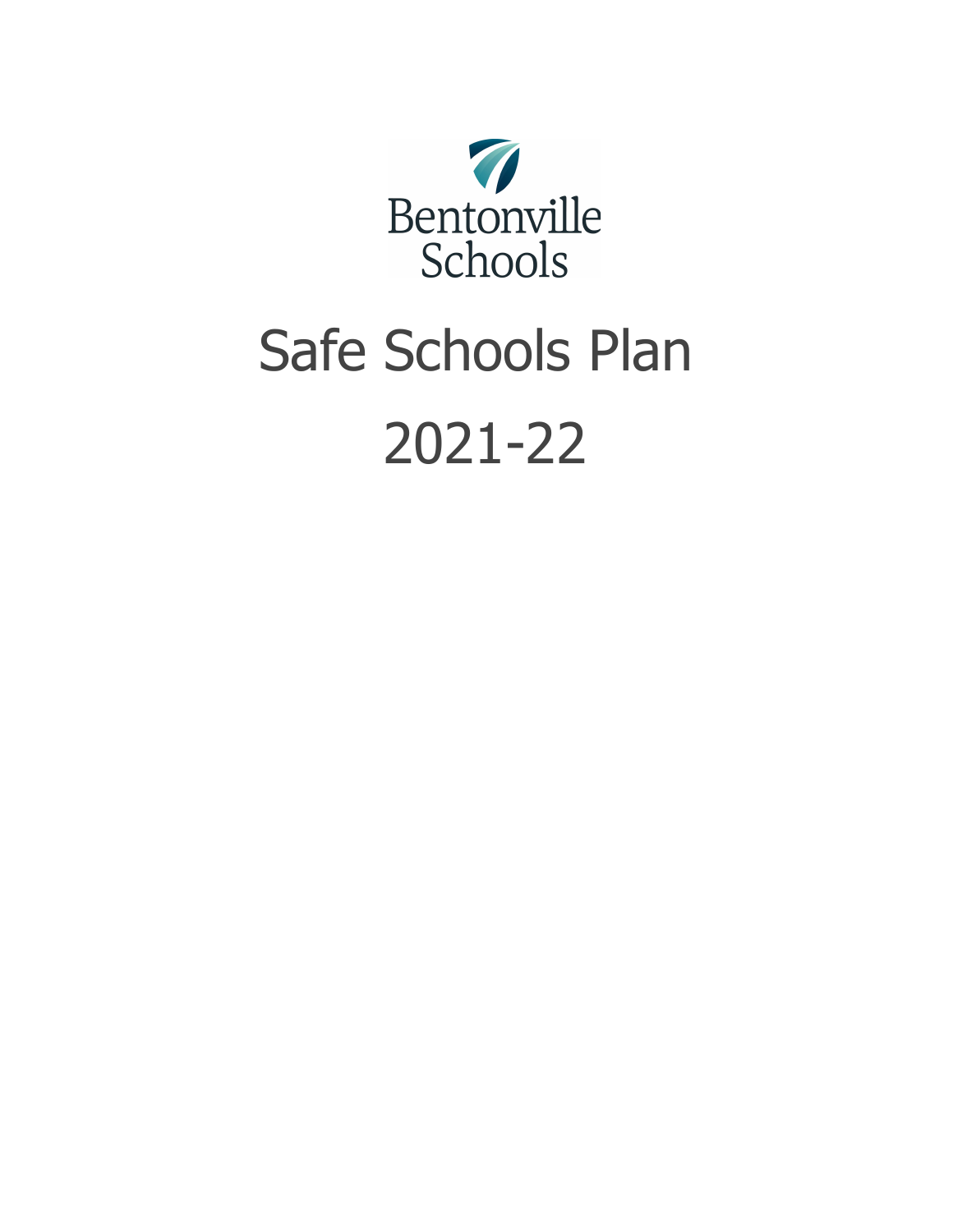

# **ACKNOWLEDGMENTS**

The Bentonville Schools Board of Education extends its deepest gratitude to the Reopening Task Force, the Personnel Policy Committee and the District Administration. Your expertise, time and talent contributed to the ability to successfully reopen 24 schools in the fall of 2020 and serve more than 18,000 students with excellence. As the ADH and Governor Directives change, we rely upon state requirements to continue to inform the Safe Schools Plan for the fall of 2021. We publicly acknowledge your contributions to the District as we face a most challenging effort to serve our students, families and community.

#### **Bentonville Reopening Task Force**

#### **Established Summer of 2020**

Stephen Goss, MD President Mercy Clinic Northwest Arkansas

Beth Tellez, LCSW Co-owner and Therapist Creative Counseling Center of NWA

Tatum Aicklen Parent and PTO President Evening Star Elementary

Eric White Board President Bentonville Schools Executive Vice President Brosnan Risk

Steve Vera Director of Safety and Security Bentonville Schools

Don Hoover Executive Director Student Services Lincoln Junior High School

Deb Keith, BSN, RN District Coordinator of Nurses Bentonville Schools

Holly Howard English Department Chair Bentonville High School

Lisa K. Low, MD, MPH Medical Director Community Health Mercy Hospital Northwest Arkansas

Cindi Marsiglio Senior Vice President, Corporate Real Estate **Walmart** 

Jon Simpson Chief of Police Bentonville Police Department

Matt Taliaferro CEO Boys and Girls Club of Benton Co.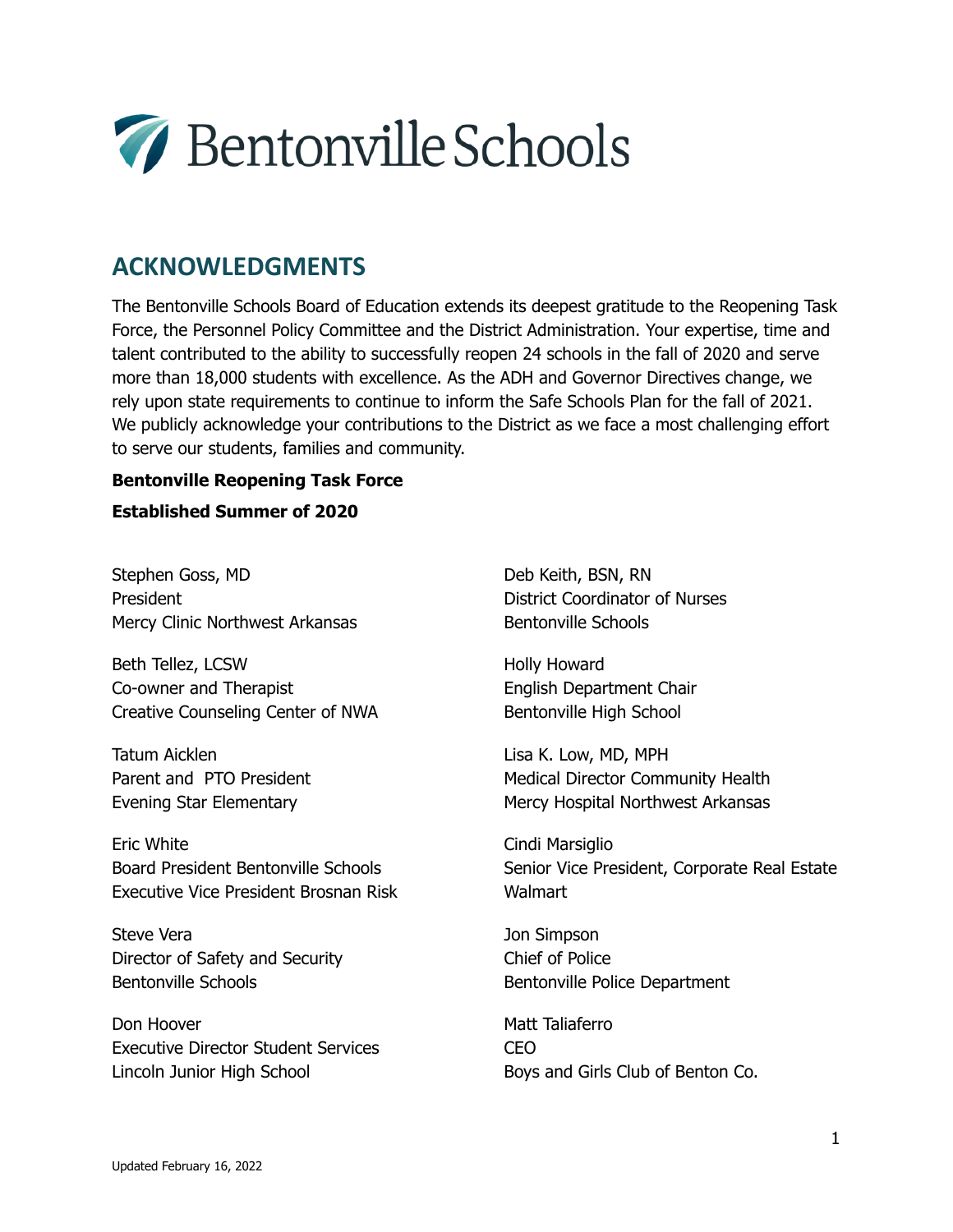Melissa Ralston, MS, RDN, LD Nutrition Associate Manager Aramark

Thomas Rice Director of Technology (former) Bentonville Schools

Liz Cusak, retired Special Education Teacher Bentonville High School

#### **Personnel Policy Members**

Tara Nutt English Department Chair Fulbright Junior High

Caitlin Knight Fourth Grade Teacher Apple Glen Elementary

Aaron Gaffigan, BFMS Casey Dixon, GJHS Chad Mims, CES Christina Hamilton, WES Cindy Bender, CMS Eric Hipp, RBMS Gail Tabor, SCES Jack Loyd, BHS Jean Womack, TREC Jeff Wasem, CMS Carol Davis, RBMS Karrie Arbuckle, CPES Kelly Parker, BHS Caitlin Knight, AGES Kim Fernandez, LJHS Laura Roe, TRPS Leslie Lyons, OHMS Lindsay Adams, WES Lisa St. John, OCES Marilyn Gilchrist, AAMS Melinda Becker, LJHS

MIchelle Fikes, CPEs Mike Whitfield, AAMS Mollie Lockwood, ETES Natalie Marts, REBES Paige West, ESES Ricky Manes, FJHS Amanda Coughlin, MJES Tim Sparacino, WJHS Tanya Sharp, Administration Stacey Harris, OHMS Skyler Brown, GJES Wanda Brown, BWHS Tracey Wood, AGESS Tim Hendrix, BHS Amy Simpson, ETES Angie Stafford, MJES Kenneth Timbrel, OCES Ashley Williams, ESES Chris Beecroft, WJHS Bradley Webber, FBJH Stacee Freeman TJES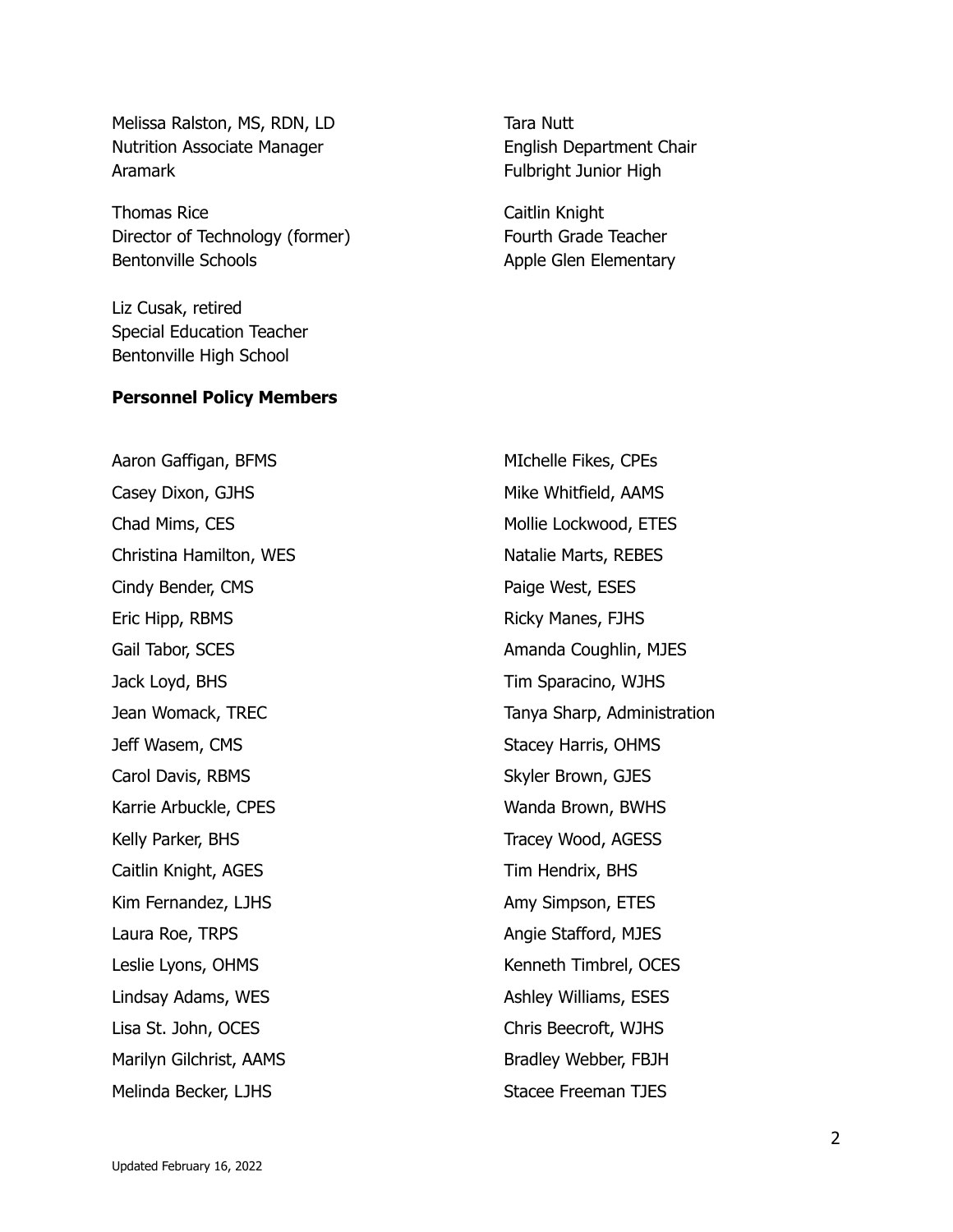Brandie Loomis, CGES Brendra Kyle, BFMS Stephanie Summerford, SCES Tamara Schonauer, CES Randall Hunt, CGES

Britney Colley, TJES Jonathon Guthrie, BWHS Josh Draper, REBES Josh Vest, ALE/Virtual Sara Thompson, CGES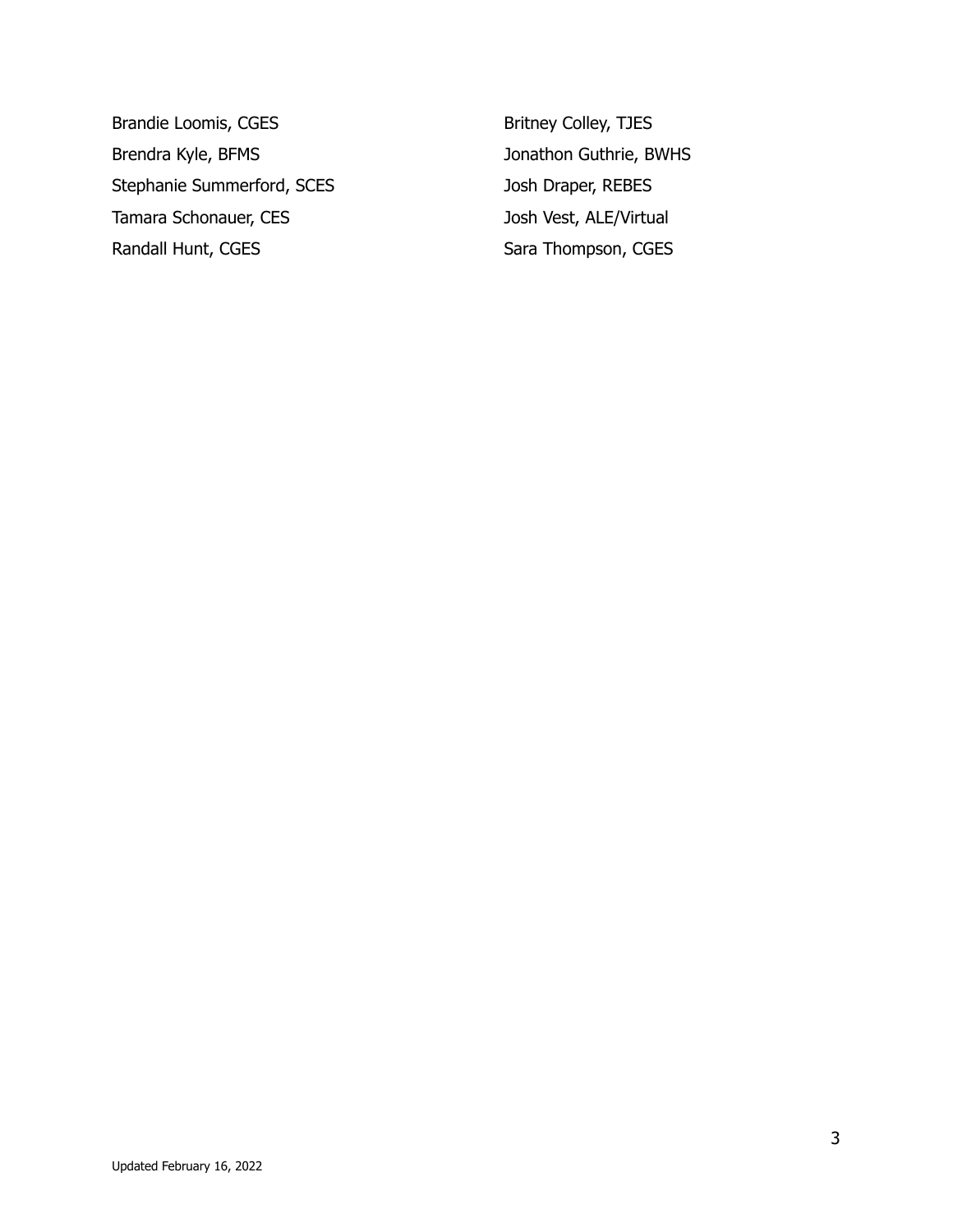# **INTRODUCTION**

## **Background**

The 2020-2021 school year proved to be a time of unprecedented events initiated by a global pandemic and historic winter weather. The District quickly transitioned in the spring of 2020 to provide emergency virtual learning where teachers and staff excelled to provide ongoing learning. While we continued to provide instruction for essential learning, most parents and teachers agree nothing is comparable to face to face learning. Our goal was to return to in-person school settings to maximize learning and serve the social and emotional needs as well as the food security needs of our students. The District successfully completed the 2020-21 school year with minimal disruption.

Governor Asa Hutchinson and the American Academy of Pediatrics strongly advocated that all policy considerations for the school year start with a goal of having students physically present in school. To reopen and continue successfully, adherence to a comprehensive set of critical health and safety requirements was necessary. Bentonville established the Reopening Schools Task Force that included medical doctors, mental health practitioners, law enforcement, business leaders, teachers, food service professionals, a parent, a principal and district leadership. This force was designed to weigh in on the many proposed actions through the lens of the community. They focused on the following areas:

- District Operations
- Facilities & Transportation
- Human Capital
- Student Supports (mental health)
- Stakeholder Communication & Community Engagement

Their recommendations for the five areas then went through the District Personnel Policies Committee (PPC), the teacher elected group representing all teachers in the District. Additionally, the PPC provided input for the sixth focus area, Academics.

Finally, the 2020 Reopening Plan was shared with the Bentonville School Board for final approval. After successfully completing the fall semester of 2020 with minimal disruption, the Governor, Arkansas Department of Health and the Department of Elementary and Secondary Education (DESE) modified directives to be recommendations. The District completed the spring semester of 2021 with even less disruption other than a historic snowstorm that interrupted in person learning for seven days.

As the summer months passed, a COVID-19 variant caused cases to increase in Arkansas. Vaccinations were easily accessible for ages 12 years and older throughout the spring and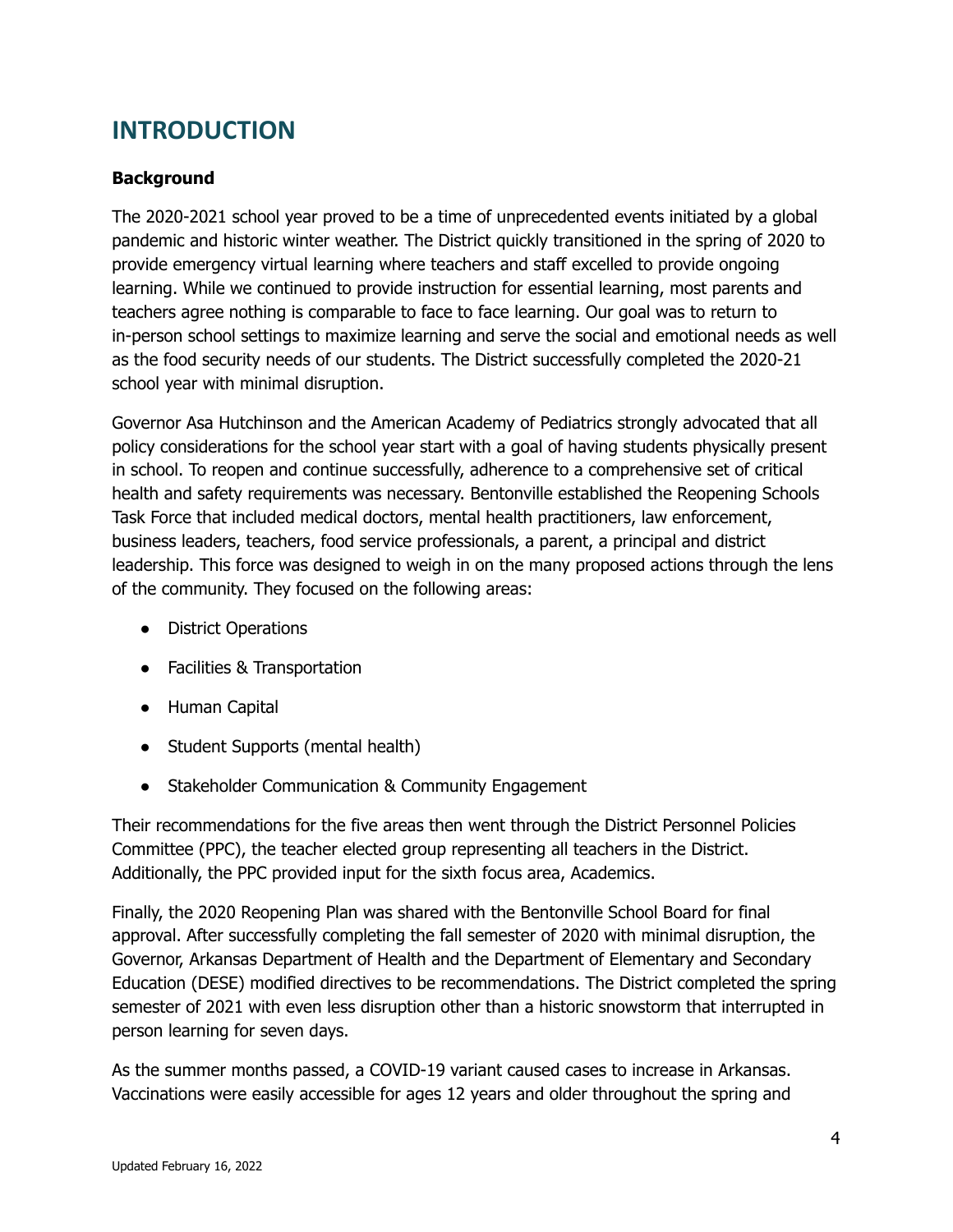summer of 2021 and appeared to be a strong deterrent of the variant. With a new variant making its way into the State at the end of 2021, cases were again on the rise to start the new year. According to the ADH, vaccinations and booster doses seem to limit the likelihood of severe disease, and vaccines are now available to any person ages five years and older.

# **Safety Considerations**

Considerable procedures and precautions will continue to be instituted with fidelity, and it will require teachers, staff, students and families working together to create the safest environment possible in the school setting. We ask for grace, flexibility and patience as we hope this pandemic is coming to an end with the accessibility of a vaccine. However, we are aware of the challenges of limited public immunization and the presence of COVID variants, as Bentonville Schools continue to implement actions to mitigate the spread of the Coronavirus. We are now accustomed to the most effective practices that reduce the spread of COVID-19 which include vaccination, face coverings, physical distancing, healthy hygiene, regular handwashing, reducing contact, practicing personal responsibility by staying home when one is sick and most importantly, protecting the most vulnerable in our population. In accordance with CDC guidelines, all students ages three and up, staff, and visitors are strongly encouraged to wear a mask or face covering (a) while attending school or an indoor school function in any school building, District facility, or (b) when riding in school-provided transportation. We ask for your diligence in helping us build a culture focused on health.

## **Supporting Educators**

Our educators and staff are critical to the District's success as we care for and educate all children. All of our staff has been provided the opportunity to receive the COVID-19 vaccine but it's important to continue to practice safe guidelines. This disease affects all ages but those with underlying health conditions more severely. Our teachers and staff need your support and faithful application of the safety precautions to protect them.

Monitor your children's health, teach them healthy hygiene and proper handwashing and explain the importance of keeping a safe distance from others who may be ill.

Keeping schools open will require the cooperative effort of every staff member, student and family as we create a culture focused on health and safety.

# **General Authority of the School District**

The Secretary of Health, in consultation with the Governor, has authority over all instances of quarantine and isolation throughout Arkansas, as necessary and appropriate to control disease in the state of Arkansas, as authorized by Ark. Code Ann. §§ 20-7-109 and 20-7-110.

Additionally, the Arkansas Department of Health Rules Pertaining to the Control of Reportable Diseases provides for the prevention and control of communicable diseases to protect the public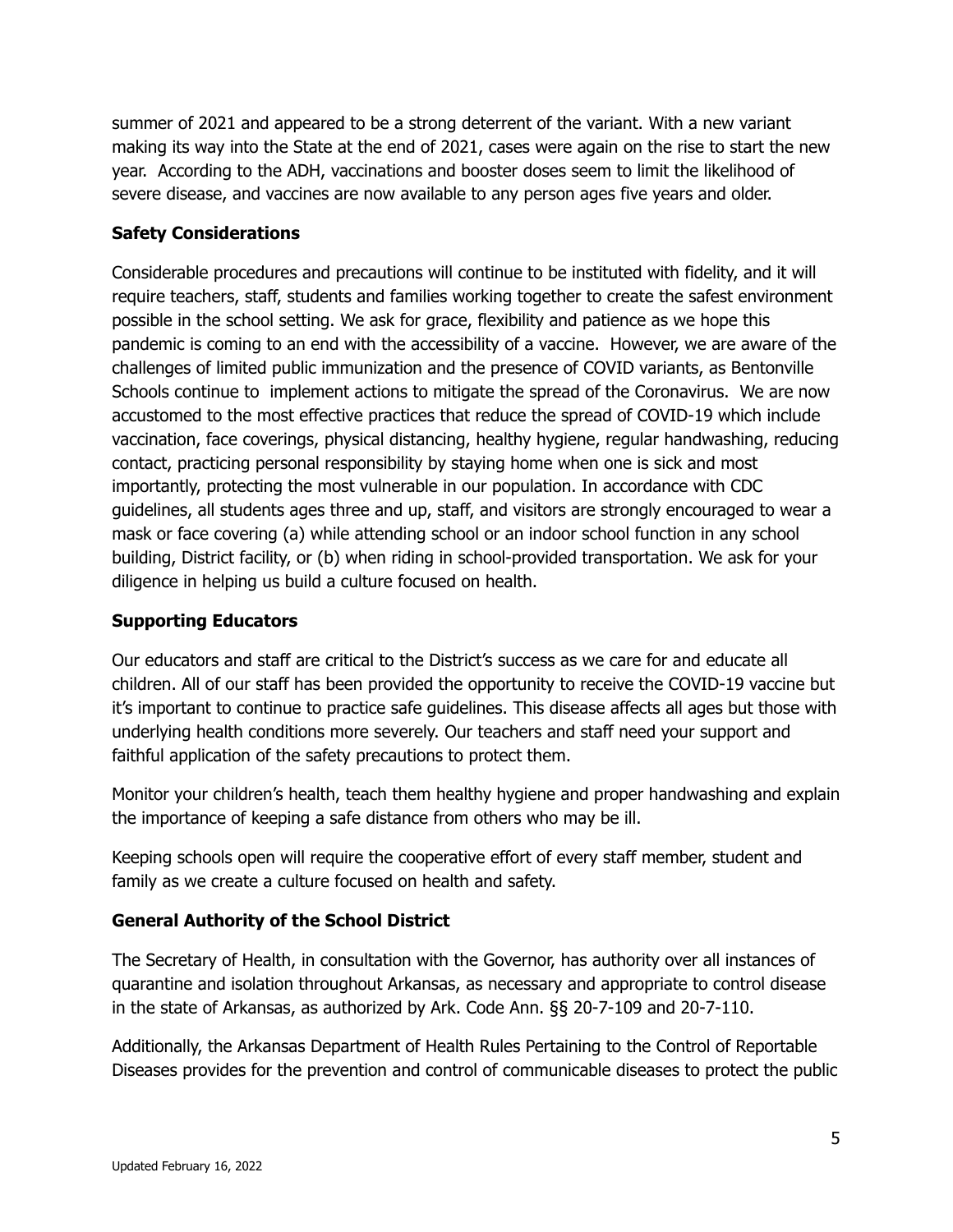health, welfare, and safety of the citizens of Arkansas. Local public school districts are granted the authority of quarantine and isolation as designees of the Secretary of Health.

# **PRESCHOOL PROGRAMS**

All ABC Early Childhood programs will continue providing onsite instruction. All other guidance in this document shall be applied to preschools where applicable.

# **FACILITIES**

#### **Vaccinations**

COVID-19 vaccines are the most effective strategy to protect people from getting sick and to reduce the risk of people spreading COVID-19.

Persons who are ages 18 and older and have received all recommended vaccine doses, including booster are considered fully vaccinated.

Persons ages 5-17 years having completed the primary series of COVID-19 vaccines (not to include the booster) are considered fully vaccinated.

#### **Face Coverings**

As updated on August 4, 2021, CDC guidance states, "When teachers, staff, and students consistently and correctly wear a mask, they protect others as well as themselves. Consistent and correct mask use is especially important indoors and in crowded settings, when physical distancing cannot be maintained." The CDC currently recommends the following regarding the wearing of masks in school settings:

- Indoors: CDC recommends indoor masking for all individuals age 2 years and older, including students, teachers, staff, and visitors, regardless of vaccination status.
- Outdoors: In general, people do not need to wear masks when outdoors. CDC recommends that people who are not fully vaccinated wear a mask in crowded outdoor settings or during activities that involve sustained close contact with other people. Fully vaccinated people might choose to wear a mask in crowded outdoor settings if they or someone in their household is immunocompromised.

All students in kindergarten through the 12th grade, staff, and visitors are strongly encouraged to wear a mask or face covering (a) while attending school or an indoor school function in any school building, District facility, or (b) when riding in school-provided transportation.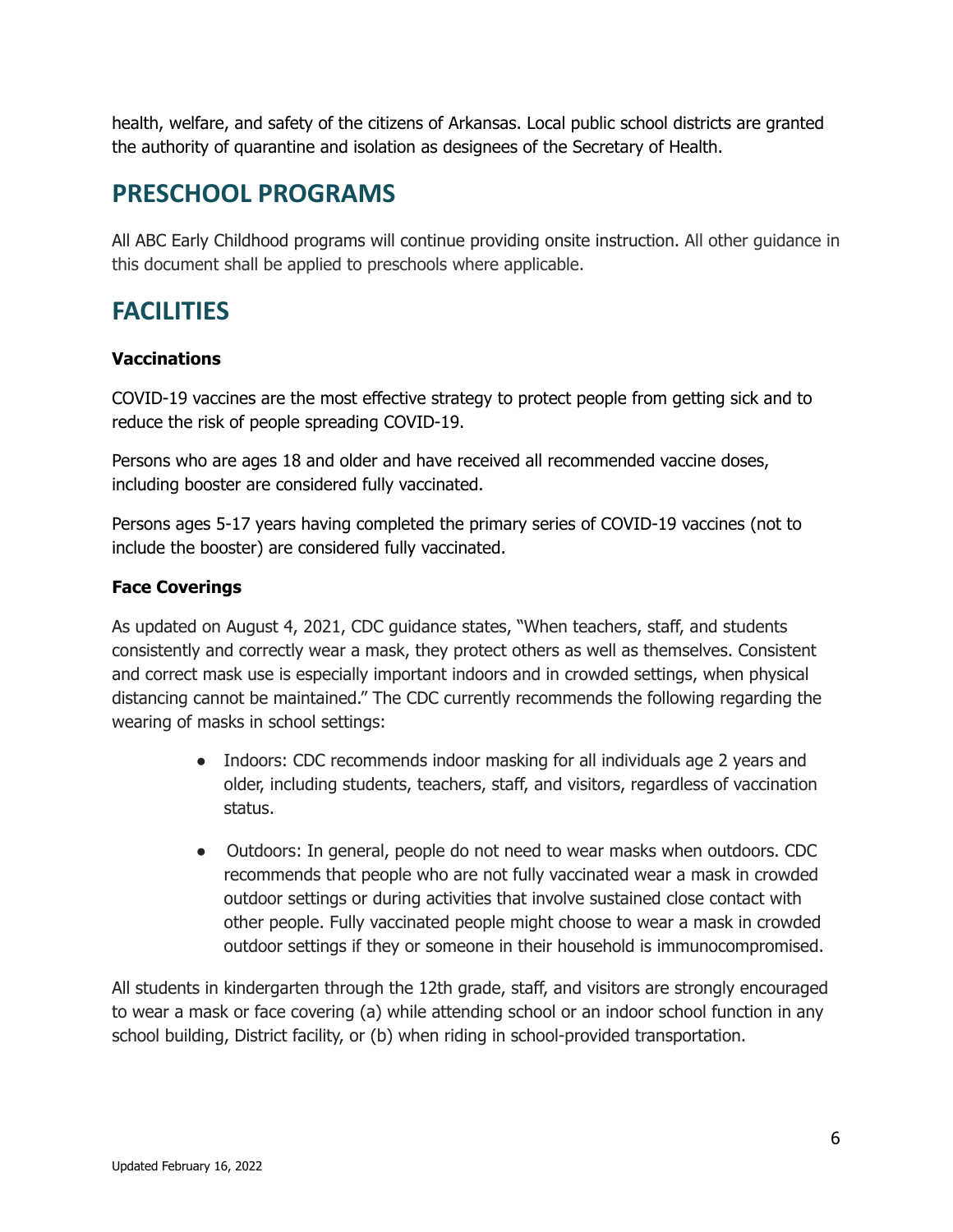# **Physical Distancing**

The CDC recommends following distancing efforts combined with indoor mask wearing:

- At least 3 feet of physical distance between students within classrooms. (applies to cafeteria seating, large group assemblies and other group activities.)
- At least 3 feet between students and adults, and between adults who are not fully vaccinated.

Effective March 1, 2022, physical distancing is recommended when possible, but is not required as building reopen to visitors and guests.

# **Hand Washing/Cleaning**

Hand sanitizer and/or hand washing stations with soap and water will be provided at entrances and classrooms. Staff, students and campus visitors are encouraged to sanitize their hands frequently.

# **Health Screenings**

Parents will be expected to closely monitor their child's health. Staff should self monitor individual health. **No one should enter a school facility with temperature (100.4 or higher) or COVID symptoms.**

# **Facility Preparation**

Bentonville Schools and SSC, the District's custodial service provider, will follow the CDC cleaning specifications for daily cleaning routines, sanitizing procedures, and selection of products to be used. Prior to the return of staff and students, CDC Guidance for [Reopening](https://www.cdc.gov/coronavirus/2019-ncov/php/building-water-system.html) [Buildings](https://www.cdc.gov/coronavirus/2019-ncov/php/building-water-system.html) will be followed to create a safe environment. Buildings will be checked for mold and excess moisture, and the efficiency of HVAC systems will be assessed. The water system will be flushed.

#### **Cleaning Protocol**

Bentonville Schools and SSC, the District's custodial service provider, will follow the standard daily, weekly, and monthly cleaning [specifications](https://drive.google.com/file/d/1tQbmyDr-ljuuozDRiNCC3Txb7W63DVNu/view?usp=sharing).

The following additional measures will be in place for the remainder of the year:

- Every classroom will be equipped with a spray bottle of virucidal disinfectant, cleaning gloves, and a cleaning cloth for use by District staff. Custodial staff will refill classroom bottles and provide clean cloths weekly or as needed.
- The daily and weekly Flu and Cold Protocol will be implemented, which adds: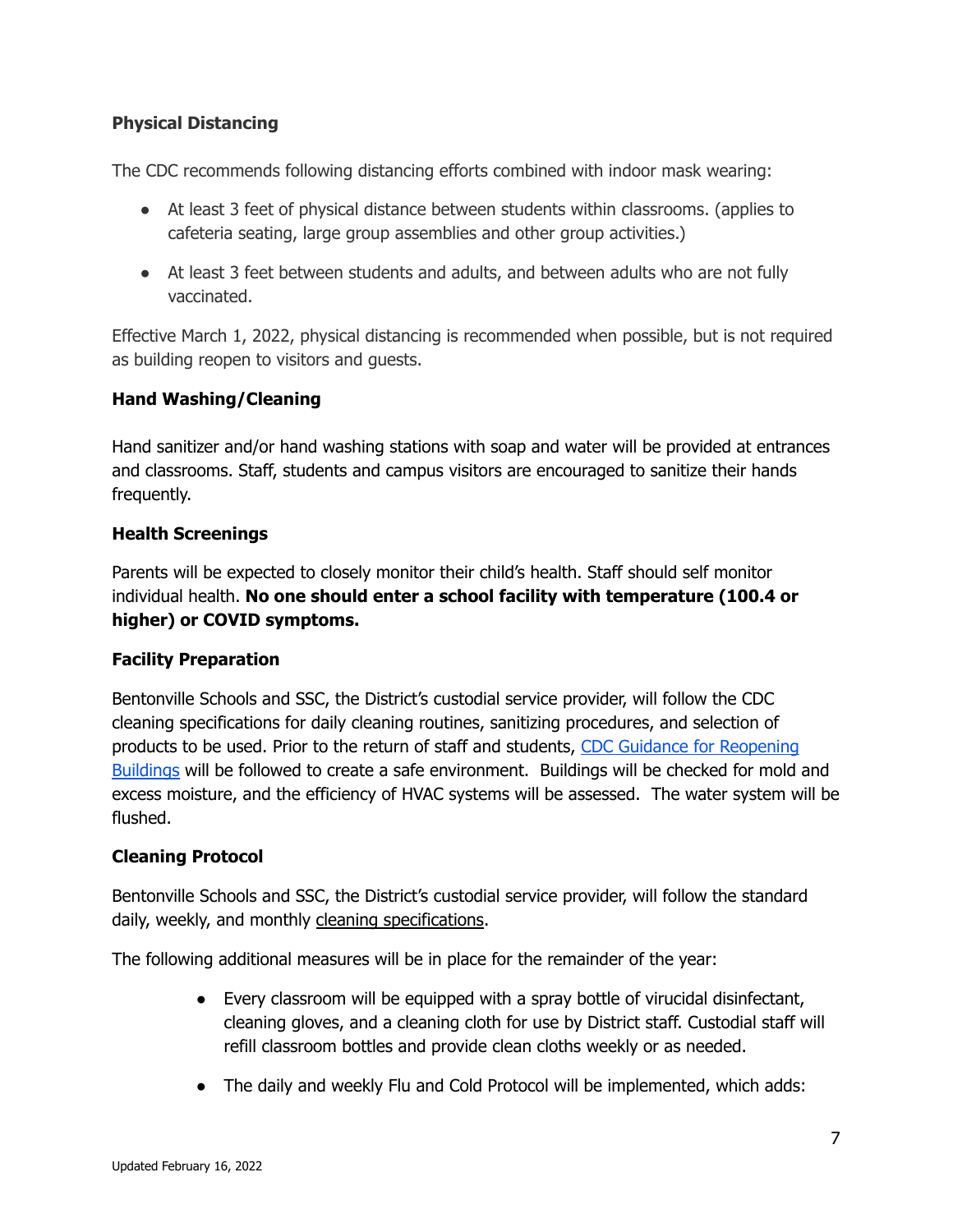- Frequent wipe downs of high touch areas.
- Weekly electrostatic spray.

The following measures will be taken in the event of a positive COVID-19 case:

● Current CDC guidelines for cleaning and [disinfecting](https://www.cdc.gov/coronavirus/2019-ncov/community/disinfecting-building-facility.html) when someone is sick will be applied.

ADH will be contacted with details about the level of exposure at the school site and a request for guidance will be made.

- If ADH guidance allows, the CDC recommended wait period before cleaning will be waived, cleaning and disinfection will begin immediately.
- Entire school closure will not be necessary for the purpose of allowing time for cleaning.
- ADH will determine if school closure is required for other purposes.

#### **Water Fountains**

Providing safe access to clean water for hydration is essential to maximizing readiness for learning in our schools.

- Student [access](https://drive.google.com/file/d/15Ogm6WdV4m77Df2D6UAJBm0HHTUHHPOD/view?usp=sharing) to water:
	- Every school has at least one touchless bottle filler.
	- Additional touchless water bottle fillers will be added where needed by retrofitting standard water fountains.
- Standard push bar/push button water fountains are currently turned off. District facilities department will begin returning these fountains to full service on March 1, 2022.
- Students are permitted to bring clear water bottles with clearly identifiable name from home and refill at
	- Touchless bottle filler or
	- Classroom sink
		- Student will remove lid and place bottle on cabinet
		- Teacher will grasp bottle with disposable glove or paper towel, refill bottle, and place bottle back on cabinet.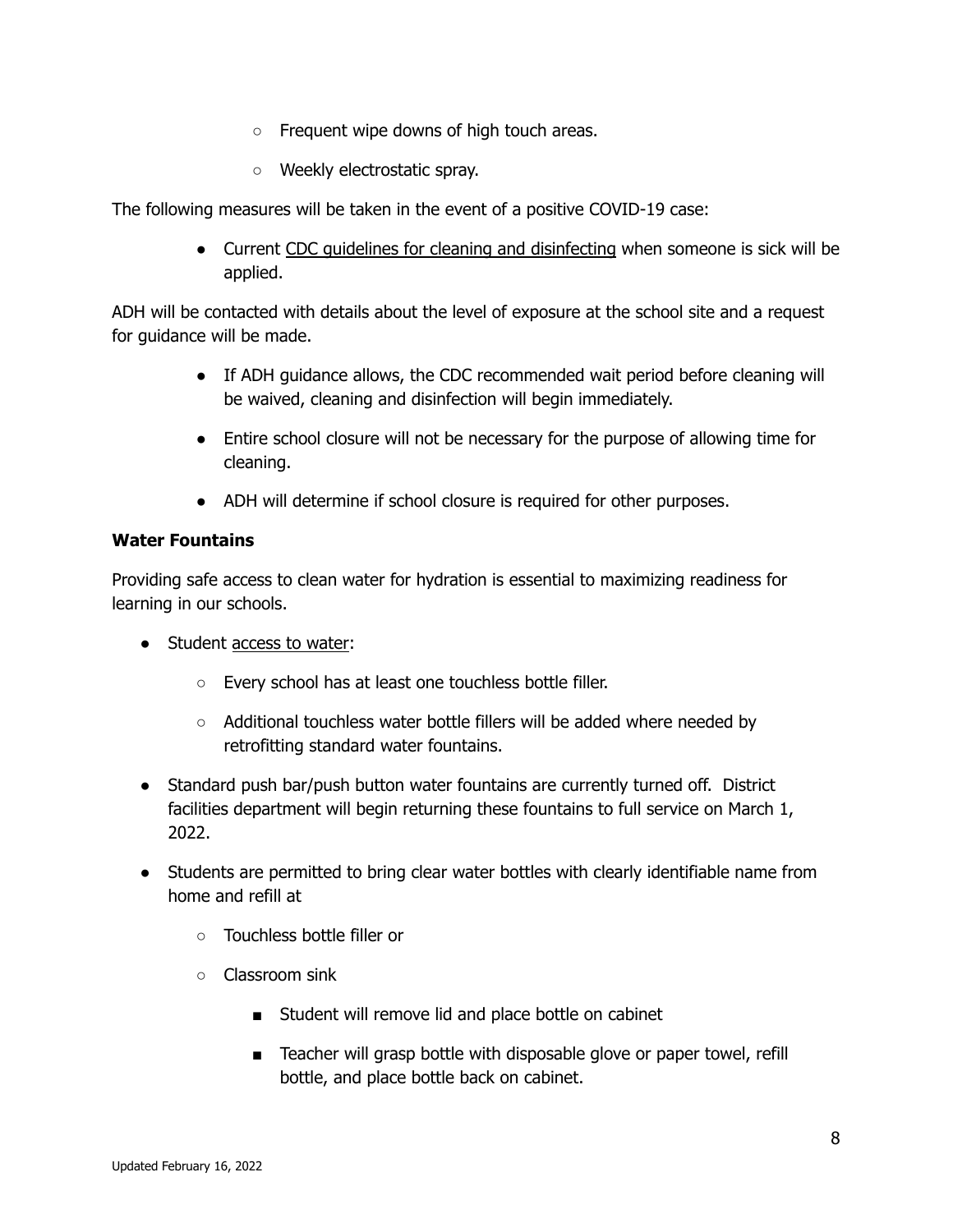- If the student is capable of holding the bottle without touching the rim of the bottle to the faucet, then the student may hold the bottle.
- Student will replace lid and return to seat.

# **Safety Drills**

Fire, Tornado and Intruder drills were modified to limit close exposure to other individuals. Traditional drills will resume March 1, 2022.

# **Physical Barriers in Classrooms**

Guidelines for barriers are necessary to limit the fire load (combustible material per square foot) of each classroom. Barriers will be permitted as long as no fire code or regulation is violated. Adhering to the following guidelines will be helpful to stay within fire code or regulation:

- Addition of barrier panel(s) to a classroom requires the reduction of wall cover from 20% to 10%.
- The maximum panel height is 36 inches, including framing.
- The maximum panel area is 9 sq ft, including framing.
- The maximum total panel area in the classroom is 45 sq ft, including framing.
- When a rigid, clear plastic material is used (plexiglass or acrylic, for example), the material must be at least ⅛ inch thick.
- Flexible clear plastic material (acetate or vinyl, for example) is permitted as long as maximum panel dimensions provided are not exceeded.
- Hanging of a full-length shower curtain is specifically prohibited.
- Wood must be sealed or painted with gloss or semi-gloss paint.
- The barrier must be free of sharp edges or corners.
- The barrier must not be hazardous in the case of tipping.
- No item may be attached to or hung from the ceiling.

# **Large Group Gatherings**

Large group gatherings are permitted beginning March 1, 2022. Physical distancing with at least 3 feet of separating participants is recommended when possible.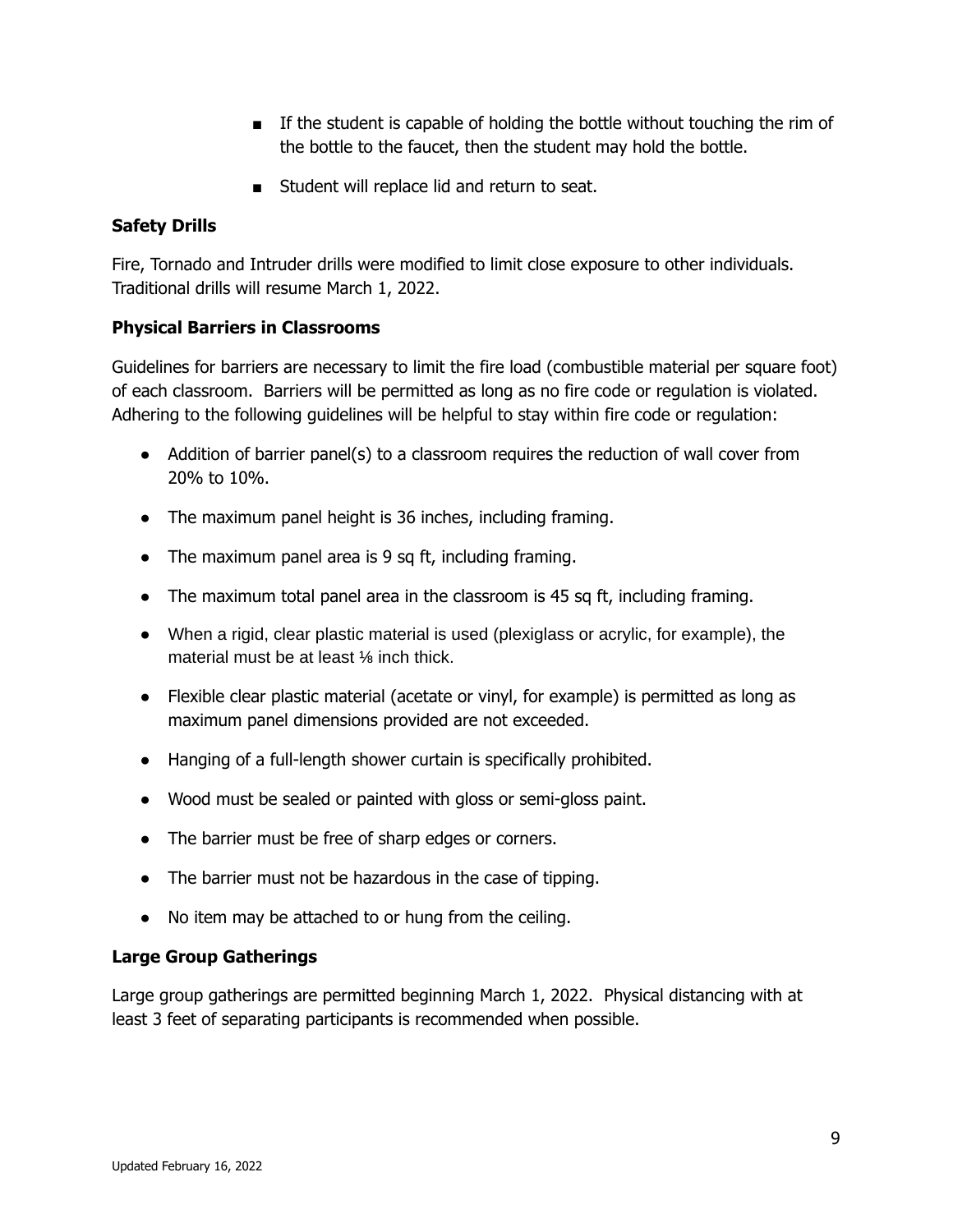#### **Building Visitors**

Building visitors and nonessential personnel may enter the school beginning March 1, 2022. Front offices will continue to be open for parents to come in for student check in/out and appointments with staff. Lunch visitors will be permitted. Open houses, guest speakers, and other events will be permitted.

#### **Building-Specific Operations**

- Health Offices
	- Additional safety precautions are required for school nurses and/or any staff supporting students with disabilities in close proximity, when distance is not possible: These precautions must include eye protection (e.g., face shield or goggles) and a mask/face covering.
	- Precautions may also include gloves and disposable gowns or washable outer layer of clothing depending on duration of contact and especially if the individual may come into close contact with bodily fluids.
	- Health staff are encouraged to wear scrubs that can easily be sanitized.

# **TRANSPORTATION**

#### **General Transportation Procedures**

While on buses, windows may be opened or cracked if doing so does not pose a safety risk. Face coverings are strongly encouraged.

#### **Bus Cleaning**

Bus sanitization should be completed daily on all vehicles used for student transportation. Individuals should disinfect vehicles using only products that meet the EPA criteria and manufacturers' guidelines and follow the expressed guidelines.

- Wear disposable gloves to clean and disinfect.
- Wear a protective mask at all times.
- Immediately turn the key to "accessory" when you board the bus.
- Remove any debris from the surface using a broom, electric blower, or wipe.
- Generously spray all surfaces with a fine mist using the school approved cleaning solution. You should spray the surfaces you are facing as you walk to the back and again from the back moving forward.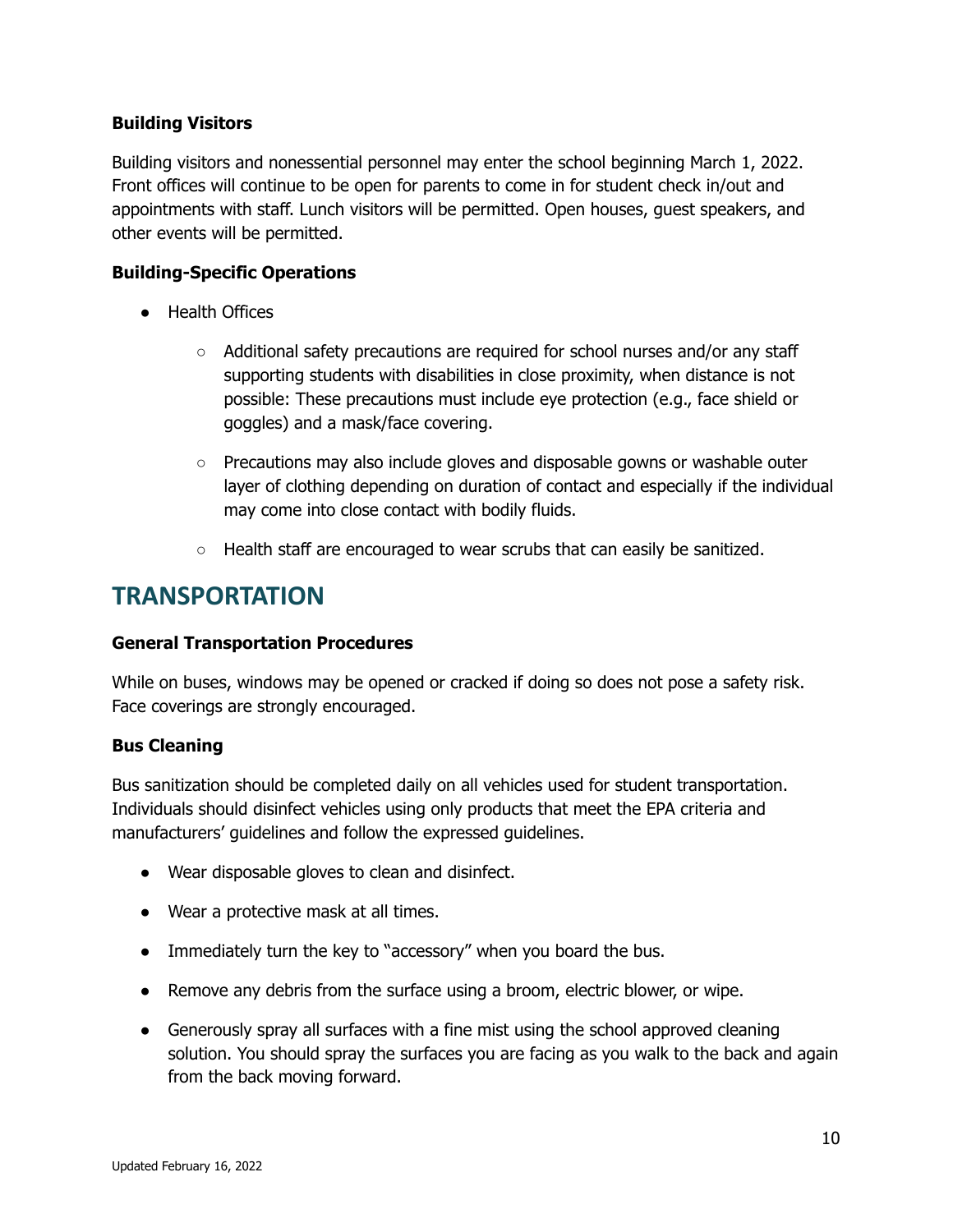- Turn the key to "off" as you exit the bus.
- Document on the provided bus list what bus you cleaned by placing your initials next to the bus number and log the time it was completed.
- Make sure you change gloves before beginning the next bus.
- In the event of a suspected or confirmed case of COVID-19 on the school bus, additional cleaning will follow the [guidelines](https://drive.google.com/file/d/1jwRF-hUqZlWRe1zoBmpbkuGeYeRotZQB/view?usp=sharing) from the Arkansas Division of Public School Academic Facilities and Transportation.

# **FOOD SERVICES**

#### **General Food Services Procedures**

Food services will resume normal operations on March 1, 2022. Reusable trays and cutlery may be used, and customers will be permitted to self-select fruit and vegetable servings and milk from the serving line. Ala carte items may be purchased. At checkout, customer ID numbers will be entered by the customer using a keypad.

# **HUMAN CAPITAL**

Board of Education Policy EP 1.1.21 and 1.2.21 allow district staff to access up to 10 days of COVID-19 leave for the 2021-22 school year as defined in policy below. The policies provide staff 10 days to be used under the following circumstances:

The employee is ordered by the District, a medical professional, or the Arkansas Department of Health to isolate due to COVID-19 for one of the following reasons:

- Testing positive for COVID-19;
- Experiencing COVID-19 symptoms and seeking a medical diagnosis; or
- The employee is caring for another individual due to the individual's positive COVID-19 test, quarantine order, or isolation order; or the closure of the school or place of care of the employee's child.

# **Contact or Symptoms Procedures for Students**

#### **Student Responsibilities**

A student with symptoms (fever of 100.4 or above, cough, shortness of breath, loss of taste, or smell) shall:

• Stay home from school, practice, or school events.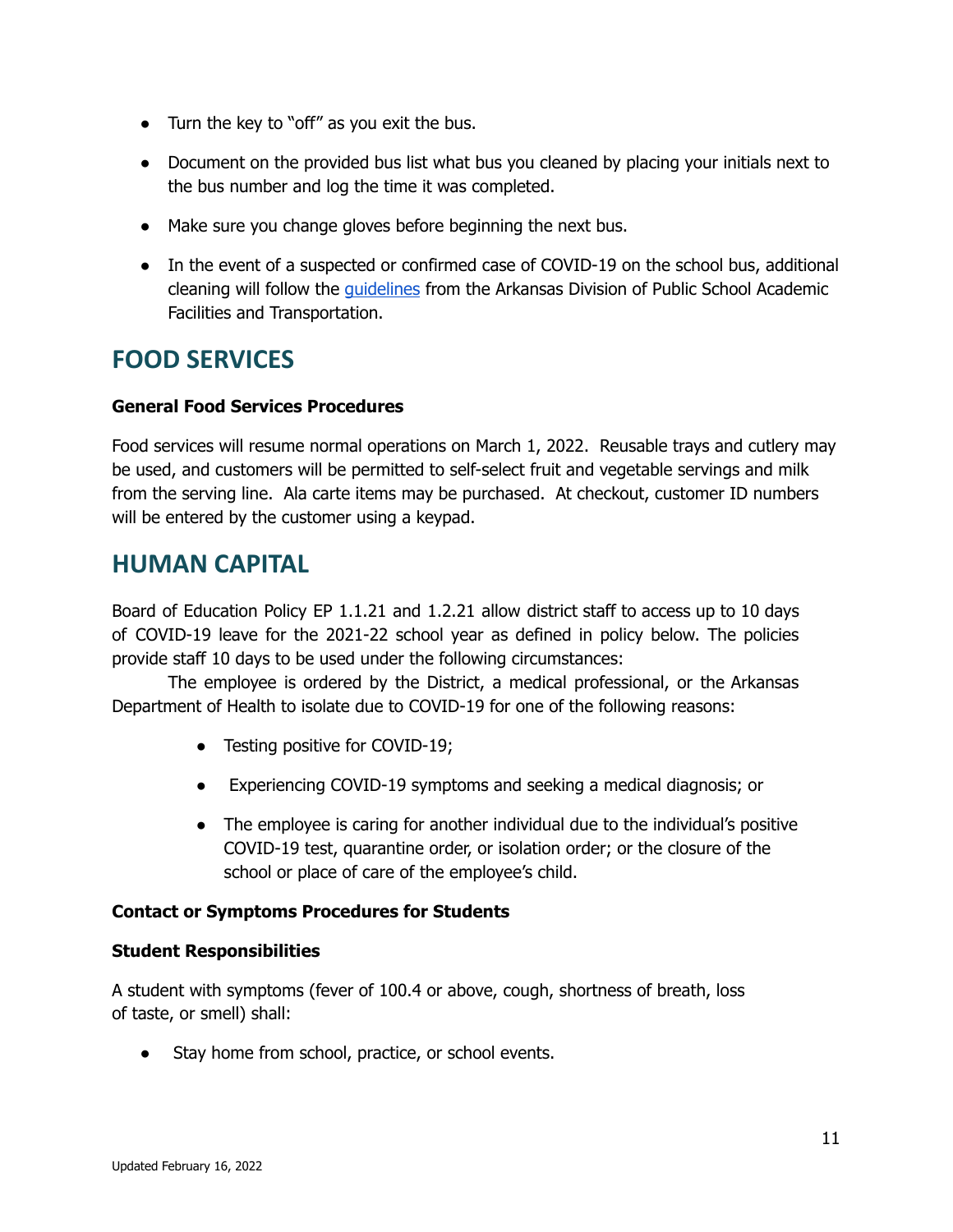- Contact your physician. If testing is recommended, stay home until you receive the results of the test. Notify the school nurse or Deb Keith of a positive test result.
- Follow all directions from the District health staff and the ADH.

#### **Teacher/Coach Responsibilities**

A teacher or coach who has been made aware that a student has symptoms (fever of 100.4 or above, cough, shortness of breath, loss of taste, or smell) shall:

- Tell the student to stay home.
- If the student is at school:
	- Send the student immediately to the nurse if school is in session.
	- If school is not in session, separate the student and contact the parent to pick up the student immediately.
- Contact school nurse or, if school is not in session, Health Coordinator Deb Keith [\(dkeith@bentonvillek12.org](mailto:dkeith@bentonvillek12.org)).

#### **Nurse/Health Coordinator Responsibilities**

The Nurse/District Health Coordinator will:

- If a student is present on campus with symptoms, assess, isolate, and arrange for the student to go home.
- Urge COVID-19 testing.
- Notify SSC to properly disinfect any contaminated area.
- Contact ADH hotline 24 hours after dismissal to check testing results.
	- If positive
		- Follow directives of ADH.
		- Notify the appropriate principal and executive director.
	- If negative, student may return to school if not showing signs or symptoms of COVID-19.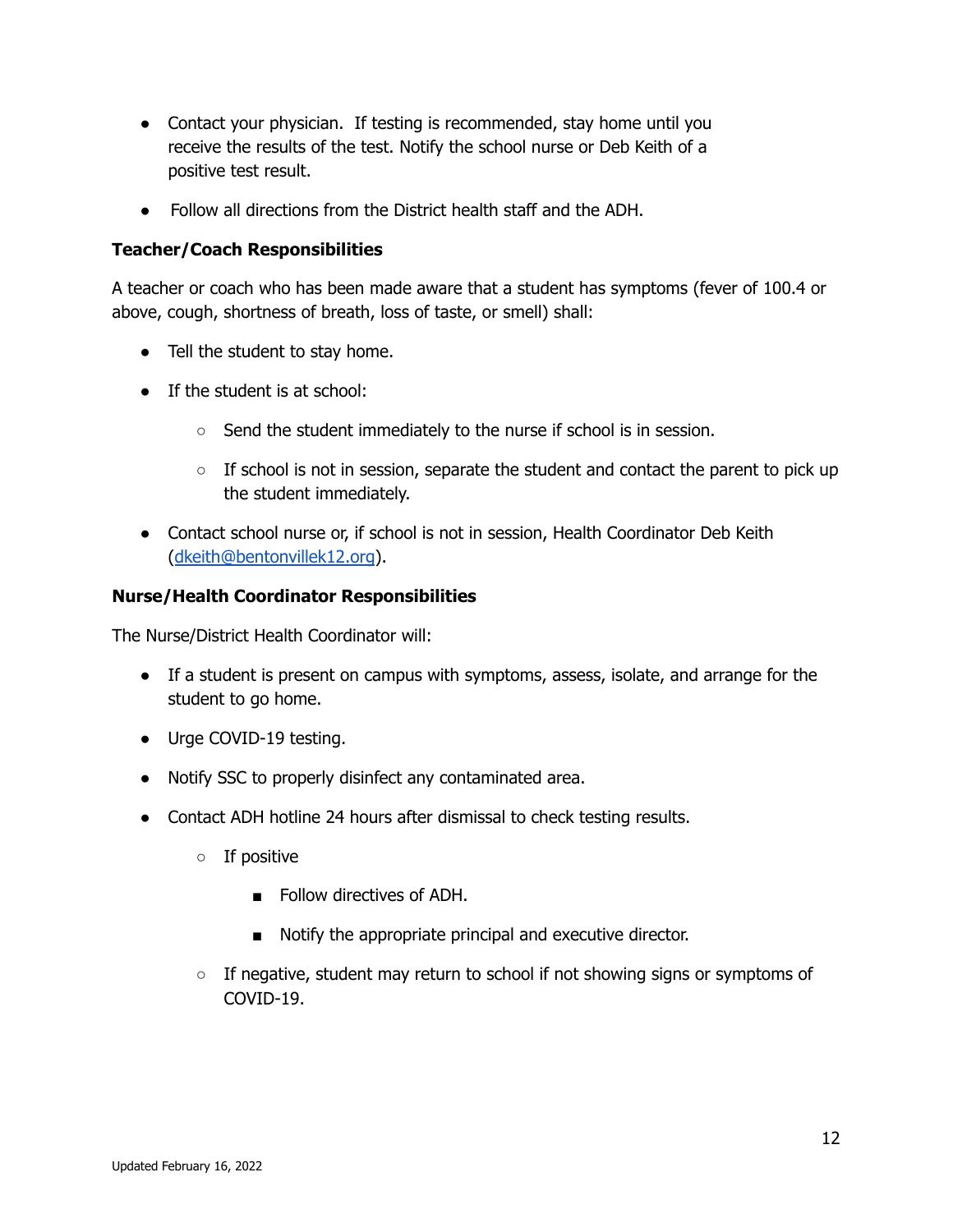#### **Contact or Symptoms Procedures for Employees**

Employee Responsibilities

**Isolation** is required for someone who has tested positive for COVID-19, regardless of vaccination status. This person is required to:

- Stay home for at least 5 days (Employees may use COVID LEAVE, paid sick days, personal leave or non-contract days for this leave.)
- If you have no symptoms or your symptoms are resolving after 5 days, you can leave your house (return to school).
- Continue to wear a mask around others through the 10th day of isolation.
- If you have a fever, continue to stay home for 24 hours after the fever has resolved.

#### **Nurse/Health Coordinator Responsibilities**

- The Nurse/District Health Coordinator will:
- Urge COVID-19 testing.
- Notify SSC to properly disinfect any contaminated area.
- Contact ADH hotline 24 hours after dismissal to check testing results.
	- If positive
		- Follow directives of ADH.
		- Notify the appropriate principal and executive director.
	- $\circ$  If negative, employee may return to school if not showing signs or symptoms of COVID-19.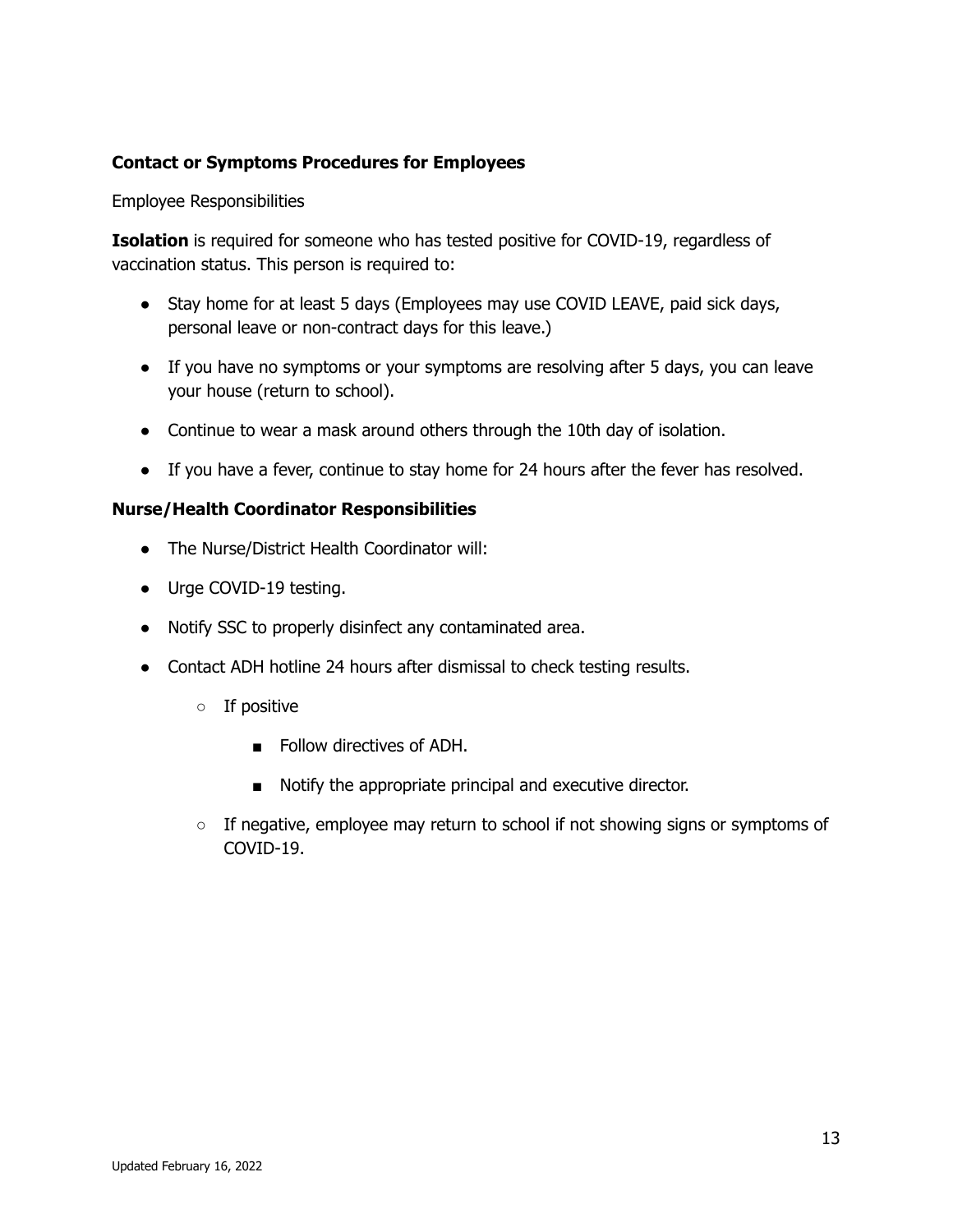# **DISTRICT/SCHOOL RESPONSE TO POSITIVE CASES**

#### **Point of Contact and Reporting of Positive Case**s

Every school will identify a Point of Contact (POC). The school POC will follow the ADH reporting processes for isolation.

**Isolation** is required for someone who has tested positive for COVID-19, regardless of vaccination status. This person is required to:

- Stay home for at least 5 days.
- If you have no symptoms or your symptoms are resolving after 5 days, you can leave your house (return to school).
- Continue to wear a mask around others through the 10th day of isolation.
- If you have a fever, continue to stay home for 24 hours after the fever has resolved.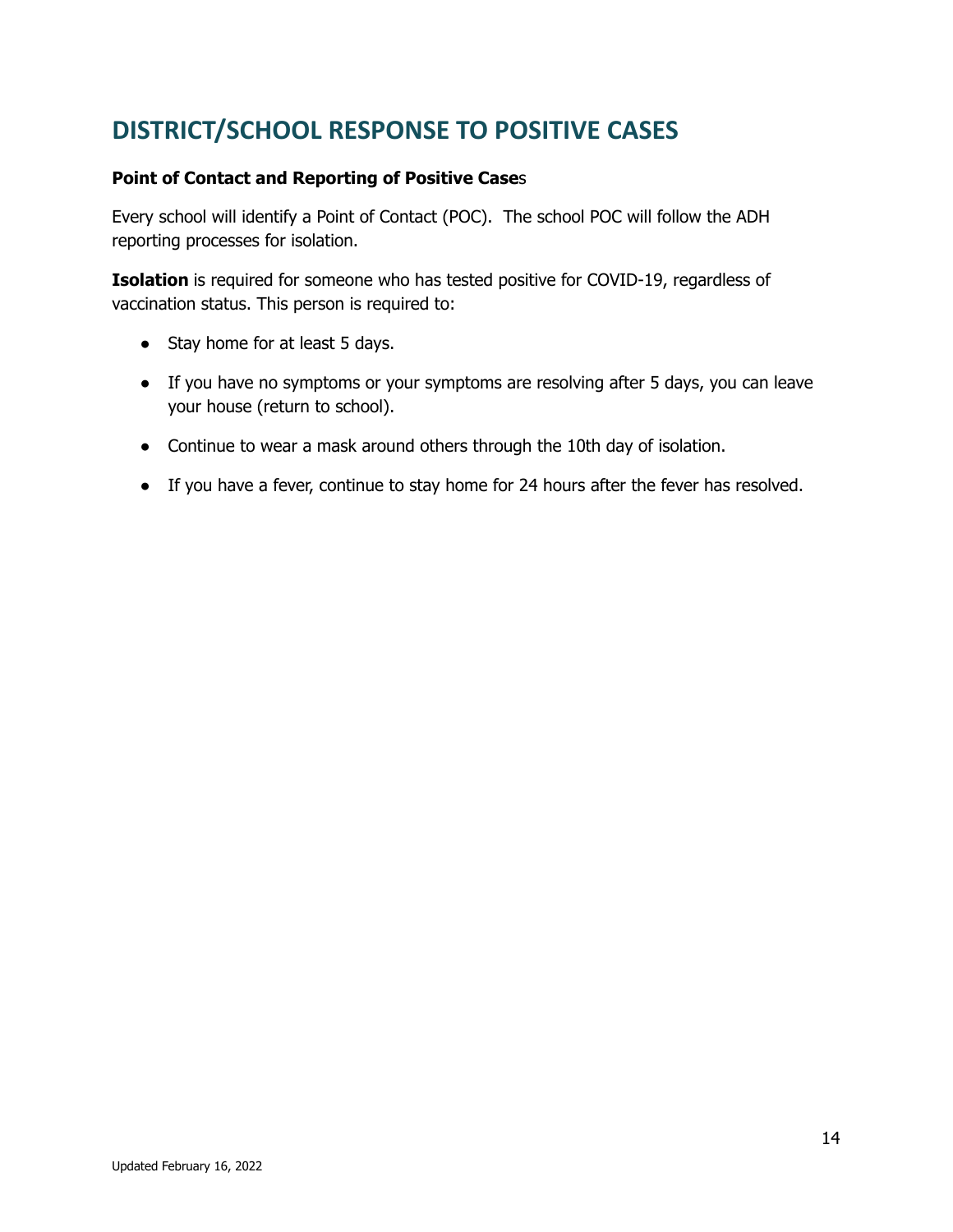# **Educational Options**

Families were invited to enroll their children in virtual or face to face learning environments. Should interruptions occur due to COVID outbreaks,virtual instruction will continue as scheduled. In person learning pivots will be targeted to only specific classrooms, small groups, or schools as outbreaks can be identified. Instruction will continue during interruptions through Google Classroom, Google Hangouts, and assigned learning.

#### **Absences**

**Students and staff should stay home when sick.** A student absence is recorded when a student is not present at school; however, students will be excused when experiencing COVID symptoms and/or test positive for COVID-19. A doctor's note or a positive test result will allow the registrar to mark the absence excused.

# **STUDENT SUPPORT SERVICES**

#### **Mental Health Services**

Constantly, inventory existing student support services, identify students' needs, and determine additional supports to strengthen access to general education services for identified subpopulations.

The Bentonville School District maintains contracts with the following mental health agencies for school-based therapy: Ozark Guidance/Arisa Health, Eason & Associates, and Connections/Friendship Community Care. These agencies have and will continue to provide services via on-site at school, on-site in the agencies' office, or telehealth. These providers also encourage family sessions. Student Support Counselors at the high school will provide mental health services to those students who lack the monetary resources for therapy.

#### **Social-Emotional Learning Curriculum**

The Social-Emotional Learning Curriculum is based upon the GUIDE for Life. These standards created by the Arkansas Department of Education are the foundation for the K-12 Essential Guidance Lessons. In addition, lessons will be taught to support the transition of students returning to the school building. The following resources will be used: <https://casel.org/covid-resources/>

School counselors will work together to create Essential Guidance lessons for those students who are engaged in remote learning.

#### **Staff Development**

Classrooms After COVID and Trauma-Informed Classrooms are some of the staff development offerings in August. In addition, K-8 counselors will complete a book study focusing on supporting students who have experienced trauma.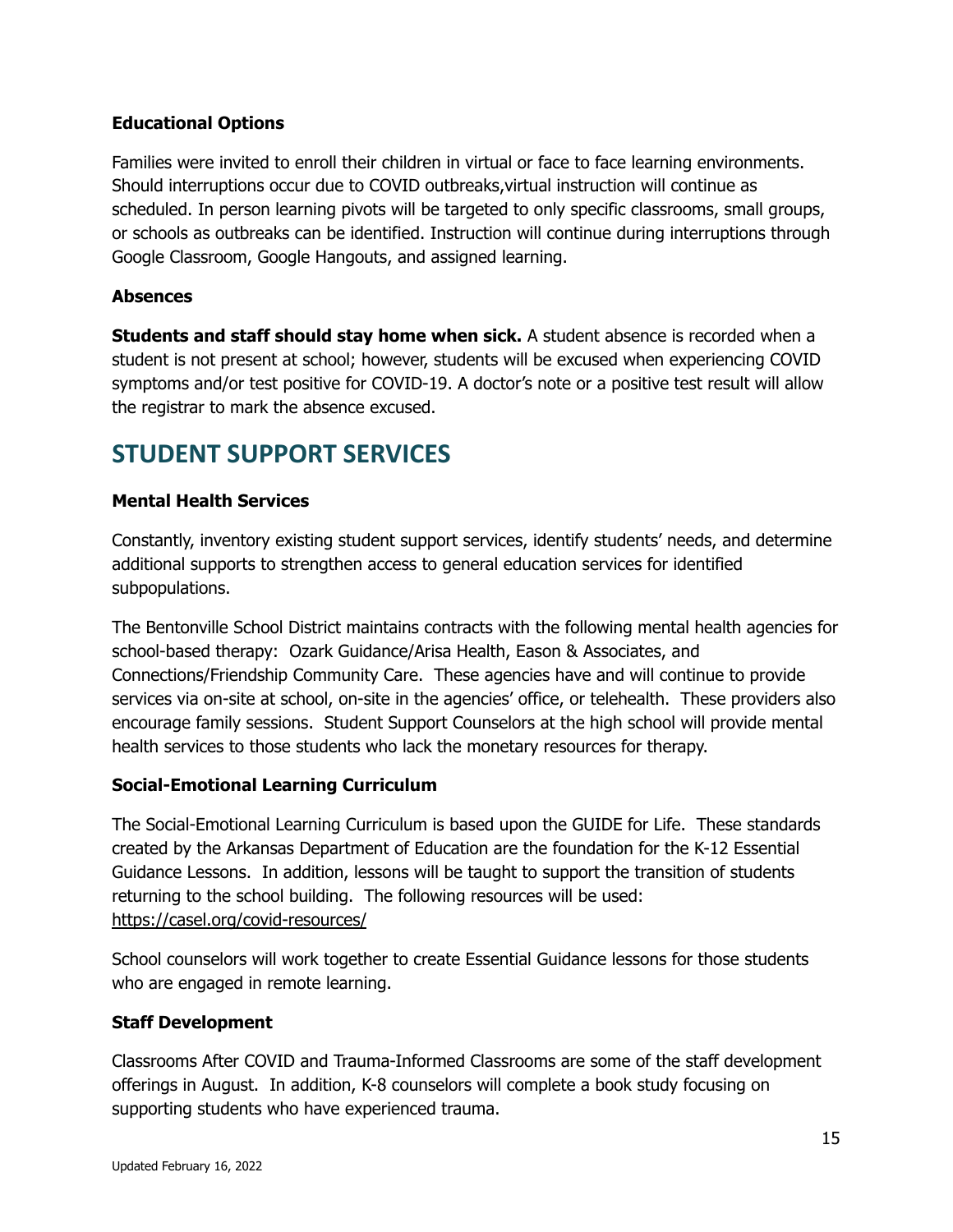# **ACADEMIC RESOURCES**

# **Teaching Health Safety Protocols**

#### **Hand Hygiene**

Hand washing with soap and water is the first recommended line of defense, but where this is not feasible, hand sanitizer may be used. Hands should be washed often with soap and water for 20 seconds. It is recommended that hand hygiene is performed upon arrival to and departure from school; after blowing one's nose, coughing, or sneezing; following restroom use; before food preparation or before and after eating; before/after routine care for another person, such as a child; after contact with a person who is sick; upon return from the playground/physical education; and following glove removal. See Centers for Disease Control and Prevention: [Handwashing:](https://www.cdc.gov/handwashing/posters.html) Clean Hands Save Lives for free resources.

#### **Social Distancing for Younger Learners**

See also:

[https://services.aap.org/en/pages/2019-novel-coronavirus-covid-19-infections/clinical-guidance/](https://services.aap.org/en/pages/2019-novel-coronavirus-covid-19-infections/clinical-guidance/covid-19-planning-considerations-return-to-in-person-education-in-schools/) [covid-19-planning-considerations-return-to-in-person-education-in-schools/](https://services.aap.org/en/pages/2019-novel-coronavirus-covid-19-infections/clinical-guidance/covid-19-planning-considerations-return-to-in-person-education-in-schools/)

Attention to our youngest learners is especially important when considering social events that prepare and orient this group of learners to the routines, schedules, and patterns of their school environment that may not be possible as usual. Young students may struggle more than other students with understanding and complying with social distancing and wearing face coverings. Students should remain in small groups with the same students and remain six feet apart as much as possible. Having instruction outside may help with social distancing requirements. Teachers should rearrange furniture and play spaces to meet social distancing requirements, when possible. Find creative ways to allow students to create their own space using yarn, masking tape, or other materials.

#### **Modeling and Reinforcing Strategies**

Teachers should implement strategies to model and reinforce social and physical distancing and movement. Suggestions include:

- Use carpet squares, mats, trays, or other visuals for spacing.
- Model social distancing when interacting with children, families, and staff.
- Create and develop a scripted story/role play around social distancing, as well as hand washing, proper etiquette for sneezes, coughs, etc.
- Give frequent verbal reminders to children.
- Hang pictures within the school building to give constant reminders.